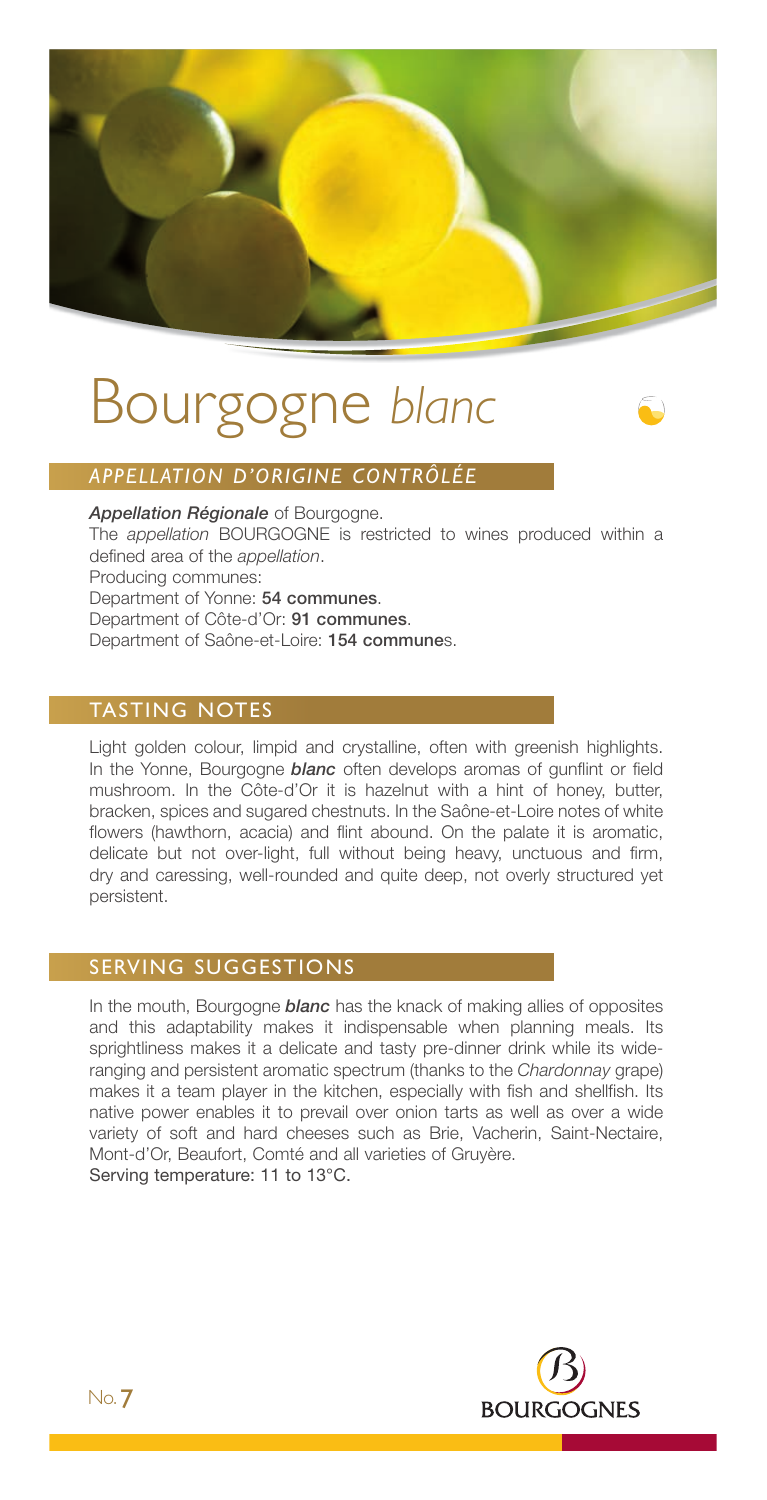

LOCATION

Bourgogne *blanc* is a success story. It brings out the best of the *Chardonnay* grape, now grown everywhere but whose native home is Bourgogne and which finds here its most sublime expression (Montrachet, Meursault, Chablis, Corton-Charlemagne, Pouilly-Fuissé...). The Bourgogne *AOC*, authorised in 1937, extends to the three departments of Yonne, Côte-d'Or and Saône-et-Loire. This entry-level wine opens the way to the *appellations Villages*, *Premiers Crus* and *Grands Crus*. Though the raw material is the same in all cases, the *Chardonnay* grape creates a diverse spectrum of sensations which vary according to its provenance, the age of the vines and the particular vintage.

# SOILS

This wine is mostly grown on sites at the foot of the slopes but the nature of the soil varies according to each geographical situation. In the Côte-d'Or the soils are whitish or light grey marls and marly limestones, deep and not especially stony. The Yonne, in contrast, offers sloping calcareous sites, sometimes chalky as in the Tonnerrois district or on Kimmeridgian limestone as in *Chablis* and the *Auxerrois*, while in the *Côte Chalonnaise* and *Mâconnais* the broken landscape begets soils composed of limestone, clay and marl, plus, in the southern Saôneet-Loire, a granitic component.

## COLOUR(S) AND GRAPE VARIETY(IES)

### White wines - *Chardonnay*.

The *Chardonnay* grape (which makes up 48% of the total plantings in Bourgogne) yields handsome bunches of small, golden, elongated grapes, rich in white, deliciously sweet juice. This famous grape variety gives birth to all of Bourgogne's great white wines.

The *appellation* Bourgogne is also applied to red and *rosé* wines (see *Appellation* sheets No. 8).

### PRODUCTION

#### Area under production\*:

1 hectare (ha) = 10,000 m² = 24 *ouvrées*. 854.19 ha approx.

#### Average annual yield\*\*: 1 hectolitre (hl) =  $100$  litres =  $133$  bottles. 48,184 hl approx.

*\*In 2011 \*\*5 years average, 2007-2011*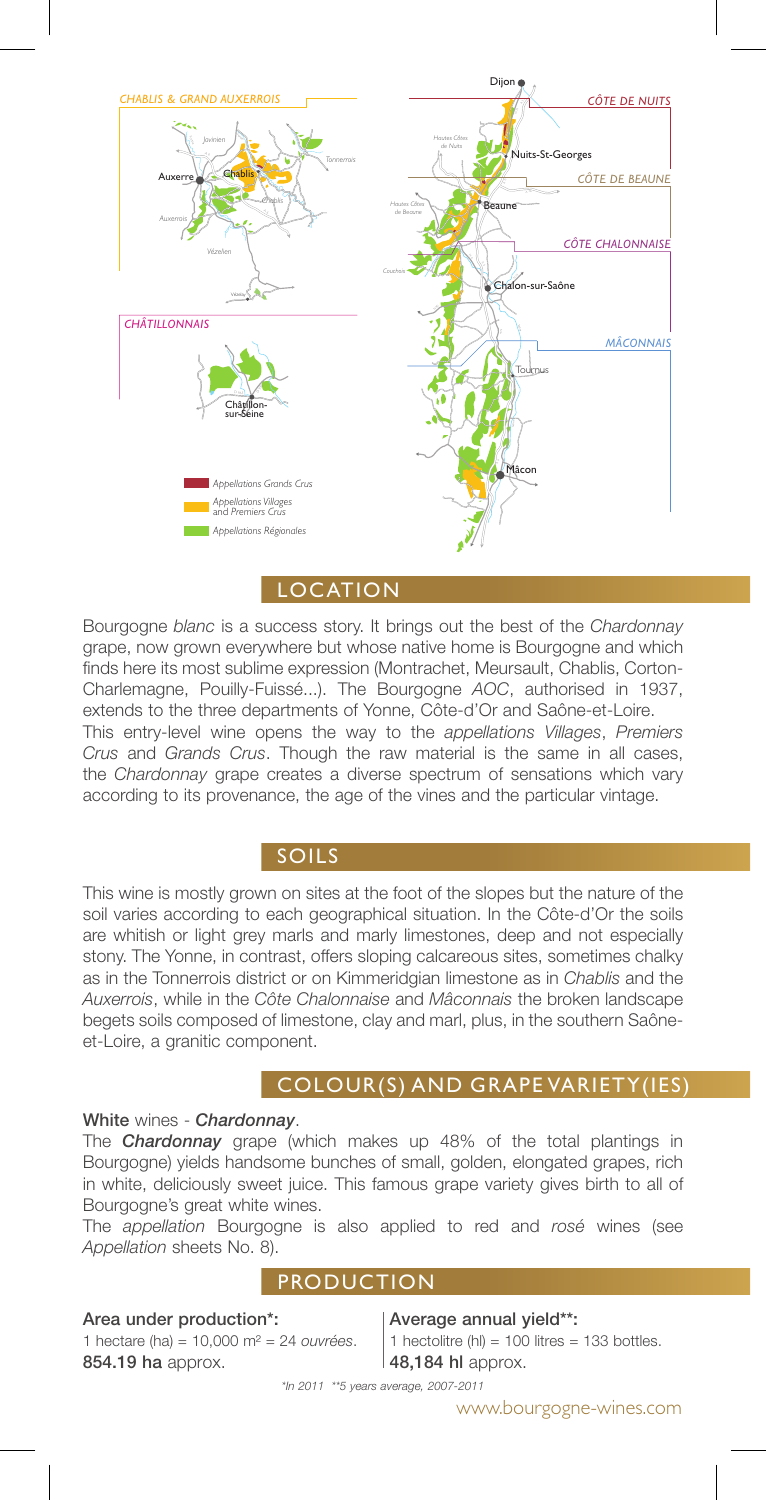

# Bourgogne *rouge*



# *APPELLATION D'ORIGINE CONTRÔLÉE*

*Appellation Régionale* of Bourgogne.

The *appellation* BOURGOGNE is restricted to wines produced within a defined area of the *appellation*.

Producing communes:

Department of Yonne: 54 communes.

Department of Côte-d'Or: 91 communes.

Department of Saône-et-Loire: 154 communes.

## TASTING NOTES

A wine grown in so many different villages obviously has a host of different ways of seducing the senses, yet these wines nevertheless share many common traits.

To the eye, they are richly coloured - crimson at first then, with age, shading towards dark ruby. To the nose they offer at first a basket of small red and black fruits (strawberry, cherry, blackcurrant, bilberry) later evolving into cooked prune, peppery notes, and notes of animal, underbrush, moss and mushroom. They are lively and structured in the mouth with a well-rounded and supple backbone. Tannins and fruit go hand in hand and the chewiness matches the power of the secondary aromas. This wine has volume and flesh- it is, in a word, vinous.

## SERVING SUGGESTIONS

The Bourgognes *rouges* have an elegant and refined character as well as a light and fluid structure in the mouth. They therefore go with rather delicate dishes that are to some degree aromatic - vegetable salads, meat or poultry tarts, or simmered beef and vegetables (*pot-au-feu*). Moreover, their delicacy makes them a perfect choice for those who like red wine with fish. Their natural elegance predisposes them towards veal, cold tabouleh, or hard cheeses like Gouda.

Serving temperature: 12 to 14°C for young wines, 14 to 16°C for older wines.